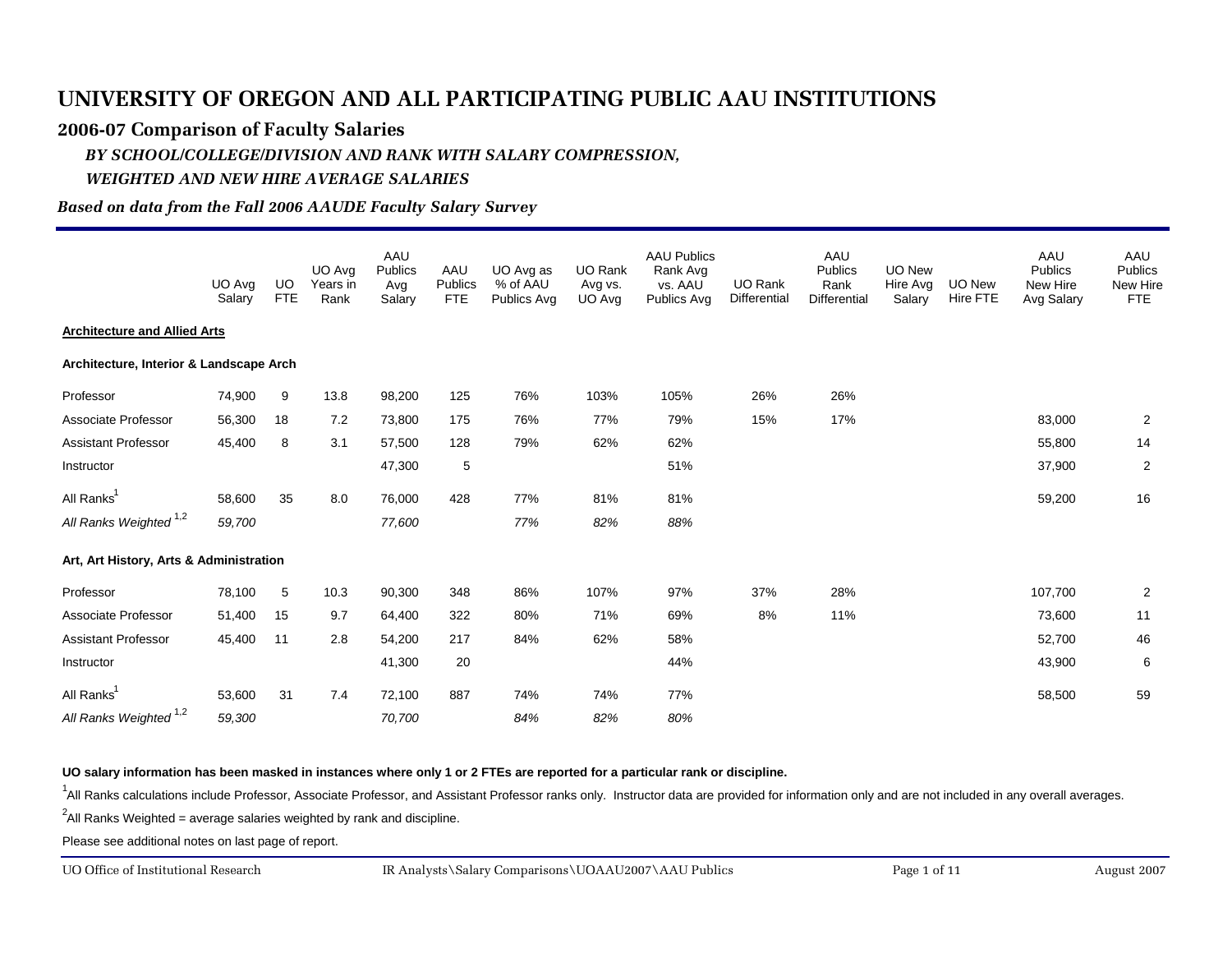#### **2006-07 Comparison of Faculty Salaries**

# *BY SCHOOL/COLLEGE/DIVISION AND RANK WITH SALARY COMPRESSION,*

#### *WEIGHTED AND NEW HIRE AVERAGE SALARIES*

#### *Based on data from the Fall 2006 AAUDE Faculty Salary Survey*

|                                     | UO Avg<br>Salary | <b>UO</b><br><b>FTE</b> | UO Ava<br>Years in<br>Rank | AAU<br>Publics<br>Avg<br>Salary | AAU<br><b>Publics</b><br><b>FTE</b> | UO Avg as<br>% of AAU<br>Publics Avg | UO Rank<br>Avg vs.<br>UO Avg | <b>AAU Publics</b><br>Rank Avg<br>vs. AAU<br>Publics Avg | UO Rank<br>Differential | AAU<br>Publics<br>Rank<br><b>Differential</b> | UO New<br>Hire Avg<br>Salary | UO New<br>Hire FTE | AAU<br>Publics<br>New Hire<br>Avg Salary | AAU<br><b>Publics</b><br>New Hire<br><b>FTE</b> |
|-------------------------------------|------------------|-------------------------|----------------------------|---------------------------------|-------------------------------------|--------------------------------------|------------------------------|----------------------------------------------------------|-------------------------|-----------------------------------------------|------------------------------|--------------------|------------------------------------------|-------------------------------------------------|
| <b>Architecture and Allied Arts</b> |                  |                         |                            |                                 |                                     |                                      |                              |                                                          |                         |                                               |                              |                    |                                          |                                                 |
| Planning, Public Policy, & Mgmt     |                  |                         |                            |                                 |                                     |                                      |                              |                                                          |                         |                                               |                              |                    |                                          |                                                 |
| Professor                           |                  | 2                       | 12.1                       | 119,700                         | 178                                 |                                      |                              | 128%                                                     |                         | 40%                                           |                              |                    | 130,800                                  | 2                                               |
| Associate Professor                 | 58,000           | 4                       | 6.4                        | 82,400                          | 124                                 | 70%                                  | 80%                          | 88%                                                      | 9%                      | 15%                                           |                              |                    | 92,000                                   | 5                                               |
| <b>Assistant Professor</b>          |                  | $\overline{2}$          | 4.1                        | 68,100                          | 127                                 |                                      |                              | 73%                                                      |                         |                                               |                              |                    | 73,800                                   | 15                                              |
| Instructor                          |                  |                         |                            | 47,900                          | $\overline{1}$                      |                                      |                              | 51%                                                      |                         |                                               |                              |                    |                                          |                                                 |
| All Ranks <sup>1</sup>              | 67,400           | 8                       | 7.3                        | 93,600                          | 429                                 | 72%                                  | 93%                          | 100%                                                     |                         |                                               |                              |                    | 83,100                                   | 22                                              |
| All Ranks Weighted <sup>1,2</sup>   | 72,200           |                         |                            | 91,600                          |                                     | 79%                                  | 99%                          | 104%                                                     |                         |                                               |                              |                    |                                          |                                                 |
| <b>AAA Total</b>                    |                  |                         |                            |                                 |                                     |                                      |                              |                                                          |                         |                                               |                              |                    |                                          |                                                 |
| Professor                           | 79,300           | 16                      | 12.5                       | 99,800                          | 651                                 | 79%                                  | 109%                         | 107%                                                     | 34%                     | 31%                                           |                              |                    | 119,200                                  | 4                                               |
| Associate Professor                 | 54,500           | 37                      | 8.1                        | 70,600                          | 621                                 | 77%                                  | 75%                          | 76%                                                      | 12%                     | 13%                                           |                              |                    | 79,700                                   | 18                                              |
| <b>Assistant Professor</b>          | 46,000           | 21                      | 3.1                        | 58,800                          | 472                                 | 78%                                  | 63%                          | 63%                                                      |                         |                                               |                              |                    | 57,500                                   | 75                                              |
| Instructor                          |                  |                         |                            | 42,700                          | 26                                  |                                      |                              | 46%                                                      |                         |                                               |                              |                    | 42,400                                   | 8                                               |
| All Ranks <sup>1</sup>              | 57,400           | 74                      | 7.6                        | 78,300                          | 1,744                               | 73%                                  | 79%                          | 84%                                                      |                         |                                               |                              |                    | 64,200                                   | 97                                              |
| All Ranks Weighted <sup>1,2</sup>   | 60,900           |                         |                            | 77,700                          |                                     | 78%                                  | 84%                          | 88%                                                      |                         |                                               |                              |                    |                                          |                                                 |

**UO salary information has been masked in instances where only 1 or 2 FTEs are reported for a particular rank or discipline.**

<sup>1</sup>All Ranks calculations include Professor, Associate Professor, and Assistant Professor ranks only. Instructor data are provided for information only and are not included in any overall averages.

 $^2$ All Ranks Weighted = average salaries weighted by rank and discipline.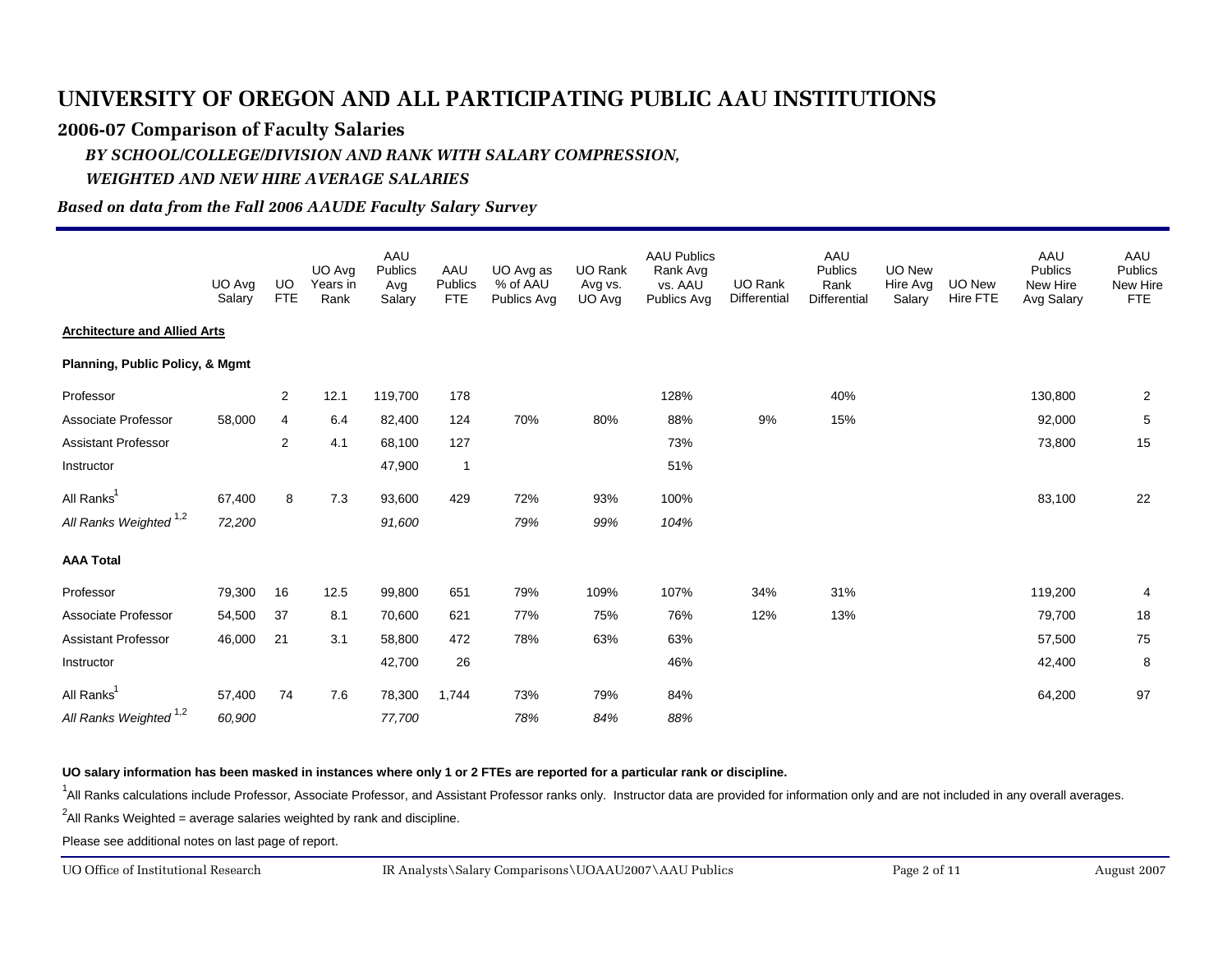#### **2006-07 Comparison of Faculty Salaries**

### *BY SCHOOL/COLLEGE/DIVISION AND RANK WITH SALARY COMPRESSION, WEIGHTED AND NEW HIRE AVERAGE SALARIES*

### *Based on data from the Fall 2006 AAUDE Faculty Salary Survey*

|                                     | UO Avg<br>Salary | UO<br><b>FTE</b> | UO Avg<br>Years in | AAU<br>Publics<br>Avg | AAU<br>Publics | UO Avg as<br>% of AAU | <b>UO Rank</b><br>Avg vs. | <b>AAU Publics</b><br>Rank Avg<br>vs. AAU | <b>UO Rank</b><br>Differential | AAU<br>Publics<br>Rank<br><b>Differential</b> | <b>UO New</b><br>Hire Avg | <b>UO New</b><br>Hire FTE | AAU<br><b>Publics</b><br>New Hire | AAU<br><b>Publics</b><br>New Hire |
|-------------------------------------|------------------|------------------|--------------------|-----------------------|----------------|-----------------------|---------------------------|-------------------------------------------|--------------------------------|-----------------------------------------------|---------------------------|---------------------------|-----------------------------------|-----------------------------------|
| <b>College of Arts and Sciences</b> |                  |                  | Rank               | Salary                | <b>FTE</b>     | Publics Avg           | UO Avg                    | Publics Avg                               |                                |                                               | Salary                    |                           | Avg Salary                        | <b>FTE</b>                        |
| <b>CAS Humanities</b>               |                  |                  |                    |                       |                |                       |                           |                                           |                                |                                               |                           |                           |                                   |                                   |
| Professor                           | 79,900           | 28               | 7.9                | 100,600               | 2,013          | 79%                   | 110%                      | 108%                                      | 29%                            | 36%                                           |                           |                           | 114,400                           | 38                                |
| Associate Professor                 | 58,900           | 47               | 5.8                | 67,100                | 1,659          | 88%                   | 81%                       | 72%                                       | 12%                            | 13%                                           |                           |                           | 73,100                            | 49                                |
| <b>Assistant Professor</b>          | 50,100           | 32               | 2.8                | 54,800                | 1,124          | 91%                   | 69%                       | 59%                                       |                                |                                               | 51,900                    | 6                         | 55,100                            | 226                               |
| Instructor                          | 31,500           | 37               | 7.0                | 38,900                | 211            | 81%                   | 43%                       | 42%                                       |                                |                                               |                           |                           | 37,600                            | 27                                |
| All Ranks <sup>1</sup>              | 61,800           | 107              | 5.4                | 78,300                | 4.796          | 79%                   | 85%                       | 84%                                       |                                |                                               | 51,900                    | 6                         | 65,100                            | 313                               |
| All Ranks Weighted <sup>1,2</sup>   | 63,900           |                  |                    | 75,600                |                | 85%                   | 88%                       | 86%                                       |                                |                                               |                           |                           |                                   |                                   |
| <b>CAS Natural Sciences</b>         |                  |                  |                    |                       |                |                       |                           |                                           |                                |                                               |                           |                           |                                   |                                   |
| Professor                           | 83,900           | 89               | 10.3               | 114,500               | 4,790          | 73%                   | 115%                      | 123%                                      | 24%                            | 40%                                           |                           | $\mathbf{1}$              | 130,200                           | 54                                |
| Associate Professor                 | 66,600           | 46               | 4.5                | 77,500                | 1,766          | 86%                   | 92%                       | 83%                                       | 9%                             | 11%                                           | 81,000                    | 3                         | 87,000                            | 31                                |
| <b>Assistant Professor</b>          | 60,100           | 36               | 3.3                | 67,100                | 1,903          | 90%                   | 83%                       | 72%                                       |                                |                                               | 57,000                    | 4                         | 67,000                            | 294                               |
| Instructor                          | 48,100           | 18               | 6.3                | 43,200                | 142            | 111%                  | 66%                       | 46%                                       |                                |                                               |                           | $\mathbf{1}$              | 44,400                            | 12                                |
| All Ranks <sup>1</sup>              | 74,200           | 171              | 7.3                | 96,100                | 8,459          | 77%                   | 102%                      | 103%                                      |                                |                                               | 67,900                    | 8                         | 77,700                            | 379                               |
| All Ranks Weighted <sup>1,2</sup>   | 70,900           |                  |                    | 87,800                |                | 81%                   | 98%                       | 100%                                      |                                |                                               |                           |                           |                                   |                                   |

**UO salary information has been masked in instances where only 1 or 2 FTEs are reported for a particular rank or discipline.**

<sup>1</sup>All Ranks calculations include Professor, Associate Professor, and Assistant Professor ranks only. Instructor data are provided for information only and are not included in any overall averages.

 $^2$ All Ranks Weighted = average salaries weighted by rank and discipline.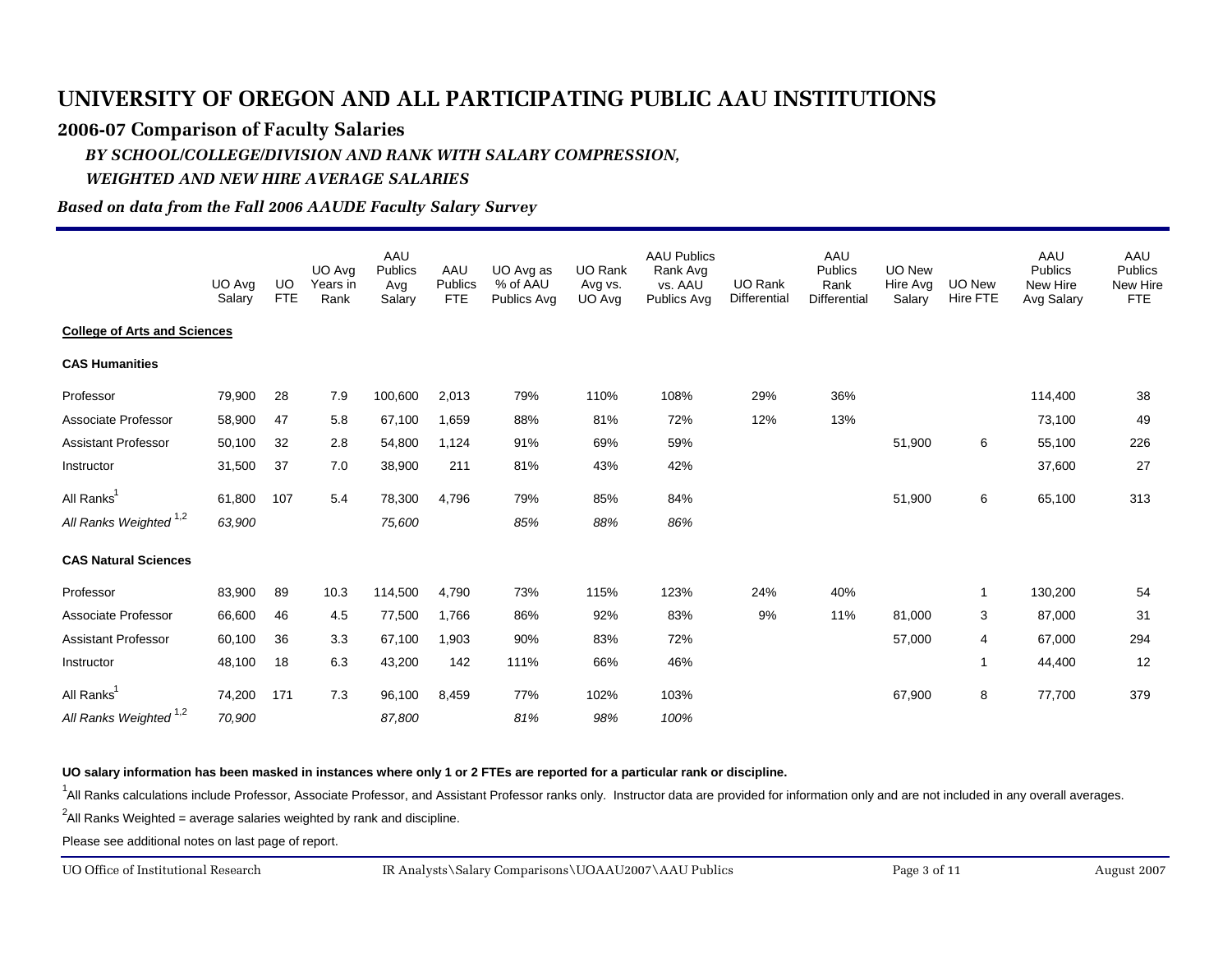#### **2006-07 Comparison of Faculty Salaries**

### *BY SCHOOL/COLLEGE/DIVISION AND RANK WITH SALARY COMPRESSION, WEIGHTED AND NEW HIRE AVERAGE SALARIES*

### *Based on data from the Fall 2006 AAUDE Faculty Salary Survey*

|                                     | UO Avg<br>Salary | <b>UO</b><br><b>FTE</b> | UO Avg<br>Years in<br>Rank | AAU<br>Publics<br>Avg<br>Salary | AAU<br>Publics<br><b>FTE</b> | UO Avg as<br>% of AAU<br>Publics Avg | <b>UO Rank</b><br>Avg vs.<br>UO Avg | <b>AAU Publics</b><br>Rank Avg<br>vs. AAU<br>Publics Avg | UO Rank<br>Differential | AAU<br>Publics<br>Rank<br><b>Differential</b> | <b>UO New</b><br>Hire Avg<br>Salarv | <b>UO New</b><br>Hire FTE | AAU<br><b>Publics</b><br>New Hire<br>Avg Salary | AAU<br>Publics<br>New Hire<br><b>FTE</b> |
|-------------------------------------|------------------|-------------------------|----------------------------|---------------------------------|------------------------------|--------------------------------------|-------------------------------------|----------------------------------------------------------|-------------------------|-----------------------------------------------|-------------------------------------|---------------------------|-------------------------------------------------|------------------------------------------|
| <b>College of Arts and Sciences</b> |                  |                         |                            |                                 |                              |                                      |                                     |                                                          |                         |                                               |                                     |                           |                                                 |                                          |
| <b>CAS Social Sciences</b>          |                  |                         |                            |                                 |                              |                                      |                                     |                                                          |                         |                                               |                                     |                           |                                                 |                                          |
| Professor                           | 90,200           | 41                      | 9.7                        | 118,600                         | 2,309                        | 76%                                  | 124%                                | 127%                                                     | 35%                     | 46%                                           |                                     |                           | 134,500                                         | 45                                       |
| Associate Professor                 | 65,100           | 45                      | 6.8                        | 76,000                          | 1,397                        | 86%                                  | 90%                                 | 81%                                                      | 13%                     | 11%                                           |                                     | 1                         | 87,300                                          | 48                                       |
| Assistant Professor                 | 55,900           | 28                      | 3.2                        | 65,500                          | 1,288                        | 85%                                  | 77%                                 | 70%                                                      |                         |                                               | 63,700                              | 3                         | 66,700                                          | 259                                      |
| Instructor                          |                  | 1                       | 1.1                        | 39,100                          | 47                           |                                      |                                     | 42%                                                      |                         |                                               |                                     |                           | 36,800                                          | 8                                        |
| All Ranks <sup>1</sup>              | 71,900           | 114                     | 6.9                        | 93,000                          | 4,994                        | 77%                                  | 99%                                 | 100%                                                     |                         |                                               | 64,000                              | 4                         | 78,200                                          | 352                                      |
| All Ranks Weighted <sup>1,2</sup>   | 71,500           |                         |                            | 88,400                          |                              | 81%                                  | 98%                                 | 100%                                                     |                         |                                               |                                     |                           |                                                 |                                          |
| <b>CAS Total</b>                    |                  |                         |                            |                                 |                              |                                      |                                     |                                                          |                         |                                               |                                     |                           |                                                 |                                          |
| Professor                           | 84,800 158       |                         | 9.7                        | 112,500                         | 9,112                        | 75%                                  | 117%                                | 120%                                                     | 29%                     | 42%                                           |                                     | $\mathbf{1}$              | 127,200                                         | 137                                      |
| Associate Professor                 | 63,500 138       |                         | 5.7                        | 73,500                          | 4,822                        | 86%                                  | 87%                                 | 79%                                                      | 11%                     | 11%                                           | 77,000                              | 4                         | 81,800                                          | 128                                      |
| <b>Assistant Professor</b>          | 55,500           | 96                      | 3.1                        | 63,400                          | 4,315                        | 88%                                  | 76%                                 | 68%                                                      |                         |                                               | 56,200                              | 13                        | 63,400                                          | 779                                      |
| Instructor                          | 37,000           | 56                      | 6.6                        | 40,500                          | 400                          | 91%                                  | 51%                                 | 43%                                                      |                         |                                               |                                     | $\mathbf{1}$              | 39,200                                          | 47                                       |
| All Ranks <sup>1</sup>              | 70,100           | 392                     | 6.7                        | 90,600                          | 18,249                       | 77%                                  | 96%                                 | 97%                                                      |                         |                                               | 61,700                              | 18                        | 74,100                                          | 1,044                                    |
| All Ranks Weighted <sup>1,2</sup>   | 68,800           |                         |                            | 84,600                          |                              | 81%                                  | 95%                                 | 96%                                                      |                         |                                               |                                     |                           |                                                 |                                          |

**UO salary information has been masked in instances where only 1 or 2 FTEs are reported for a particular rank or discipline.**

<sup>1</sup>All Ranks calculations include Professor, Associate Professor, and Assistant Professor ranks only. Instructor data are provided for information only and are not included in any overall averages.

 $^2$ All Ranks Weighted = average salaries weighted by rank and discipline.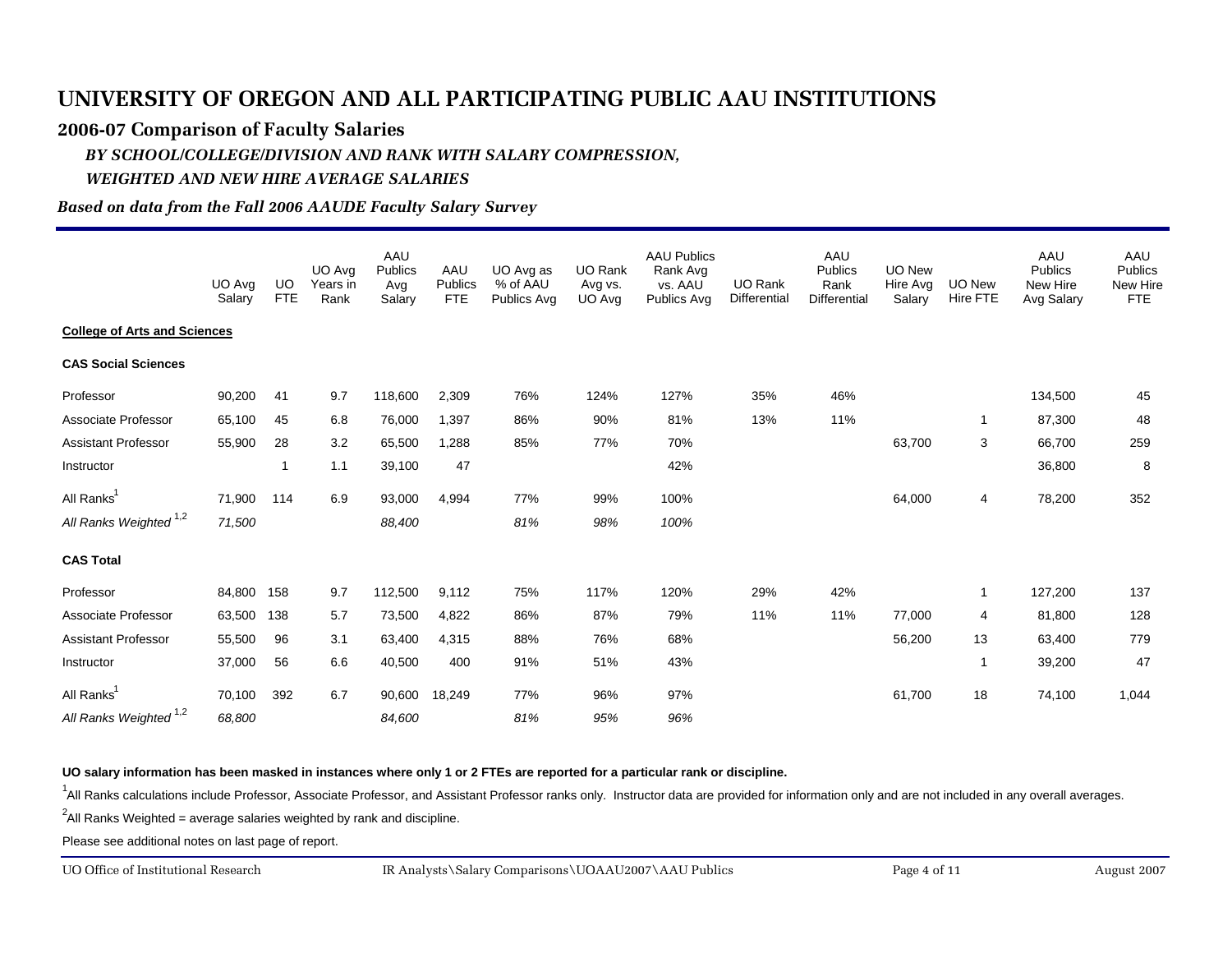#### **2006-07 Comparison of Faculty Salaries**

#### *BY SCHOOL/COLLEGE/DIVISION AND RANK WITH SALARY COMPRESSION, WEIGHTED AND NEW HIRE AVERAGE SALARIES*

#### *Based on data from the Fall 2006 AAUDE Faculty Salary Survey*

| <b>College of Education</b>                    | UO Avg<br>Salary | UO<br>FTE | UO Avg<br>Years in<br>Rank | AAU<br><b>Publics</b><br>Avg<br>Salary | AAU<br><b>Publics</b><br><b>FTE</b> | UO Avg as<br>% of AAU<br>Publics Avg | UO Rank<br>Avg vs.<br>UO Avg | <b>AAU Publics</b><br>Rank Avg<br>vs. AAU<br>Publics Avg | <b>UO Rank</b><br>Differential | AAU<br><b>Publics</b><br>Rank<br><b>Differential</b> | UO New<br>Hire Avg<br>Salary | UO New<br>Hire FTE | AAU<br>Publics<br>New Hire<br>Avg Salary | AAU<br>Publics<br>New Hire<br>FTE |
|------------------------------------------------|------------------|-----------|----------------------------|----------------------------------------|-------------------------------------|--------------------------------------|------------------------------|----------------------------------------------------------|--------------------------------|------------------------------------------------------|------------------------------|--------------------|------------------------------------------|-----------------------------------|
| Professor                                      | 114,400          | 9         | 7.2                        | 102,800                                | 668                                 | 111%                                 | 157%                         | 110%                                                     | 61%                            | 34%                                                  |                              |                    | 104,700                                  | 16                                |
| Associate Professor                            | 70,300           | 12        | 4.7                        | 71,500                                 | 588                                 | 98%                                  | 97%                          | 77%                                                      | 15%                            | 14%                                                  | 69,500                       | 3                  | 76,800                                   | 12                                |
| <b>Assistant Professor</b>                     | 59,300           | 6         | 2.6                        | 58,200                                 | 513                                 | 102%                                 | 82%                          | 62%                                                      |                                |                                                      |                              |                    | 58,600                                   | 93                                |
| Instructor                                     | 50,900           | 3         | 4.7                        | 40,700                                 | 32                                  | 125%                                 | 70%                          | 44%                                                      |                                |                                                      |                              |                    | 38,500                                   | 3                                 |
| All Ranks<br>All Ranks Weighted <sup>1,2</sup> | 82,500<br>83,000 | 27        | 5.0                        | 79,500<br>78,800                       | 1,769                               | 104%<br>105%                         | 113%<br>114%                 | 85%<br>90%                                               |                                |                                                      | 67,100                       | 4                  | 66,500                                   | 121                               |

**UO salary information has been masked in instances where only 1 or 2 FTEs are reported for a particular rank or discipline.**

<sup>1</sup>All Ranks calculations include Professor, Associate Professor, and Assistant Professor ranks only. Instructor data are provided for information only and are not included in any overall averages.

 $^2$ All Ranks Weighted = average salaries weighted by rank and discipline.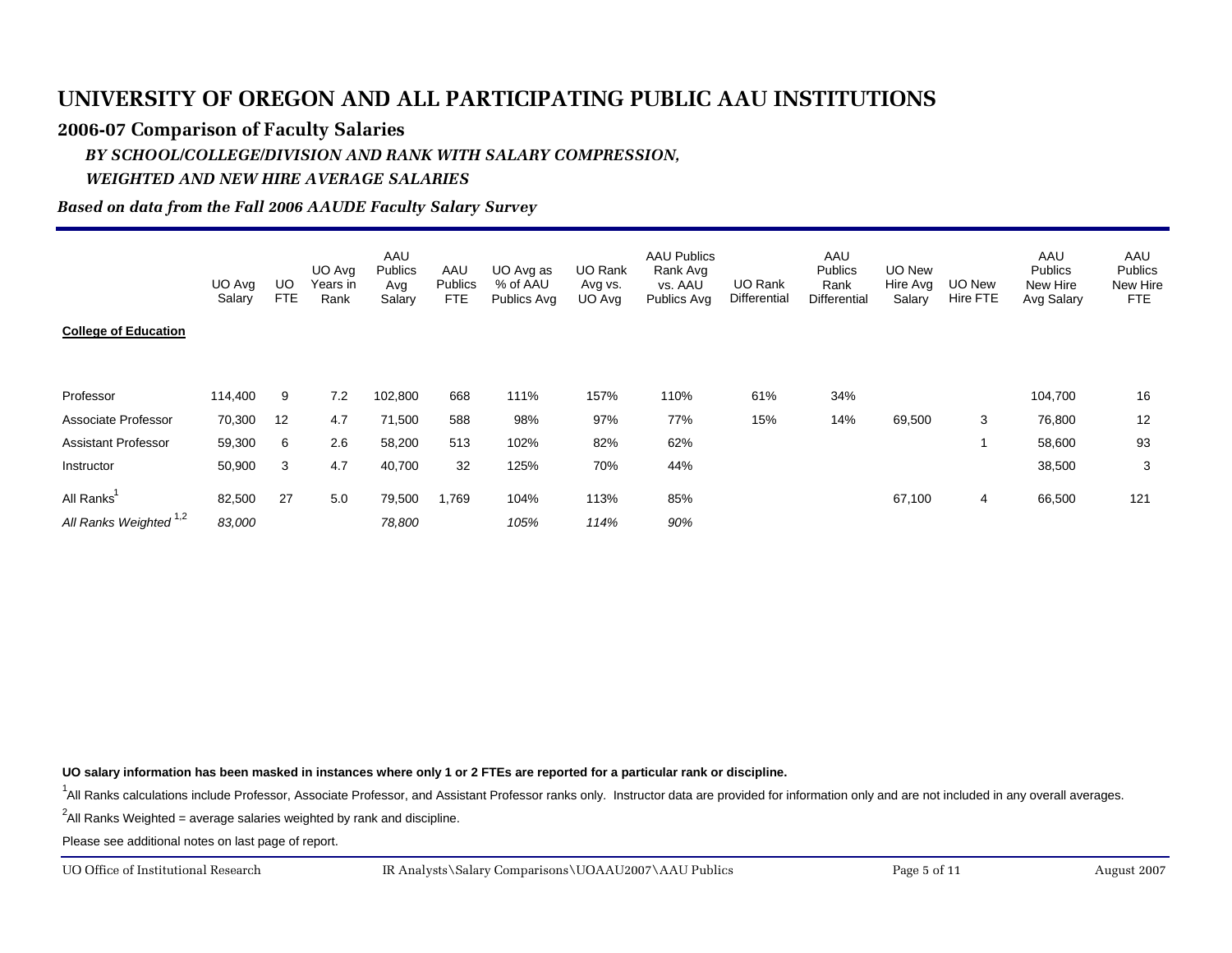#### **2006-07 Comparison of Faculty Salaries**

#### *BY SCHOOL/COLLEGE/DIVISION AND RANK WITH SALARY COMPRESSION, WEIGHTED AND NEW HIRE AVERAGE SALARIES*

#### *Based on data from the Fall 2006 AAUDE Faculty Salary Survey*

| <b>Lundquist College of Business</b> | UO Avg<br>Salary | UO<br><b>FTE</b> | UO Avg<br>Years in<br>Rank | AAU<br><b>Publics</b><br>Avg<br>Salary | AAU<br><b>Publics</b><br>FTE | UO Avg as<br>% of AAU<br>Publics Avg | UO Rank<br>Avg vs.<br>UO Avg | <b>AAU Publics</b><br>Rank Avg<br>vs. AAU<br>Publics Avg | UO Rank<br>Differential | AAU<br><b>Publics</b><br>Rank<br><b>Differential</b> | UO New<br>Hire Avg<br>Salary | UO New<br>Hire FTE | AAU<br><b>Publics</b><br>New Hire<br>Avg Salary | AAU<br>Publics<br>New Hire<br>FTE |
|--------------------------------------|------------------|------------------|----------------------------|----------------------------------------|------------------------------|--------------------------------------|------------------------------|----------------------------------------------------------|-------------------------|------------------------------------------------------|------------------------------|--------------------|-------------------------------------------------|-----------------------------------|
|                                      |                  |                  |                            |                                        |                              |                                      |                              |                                                          |                         |                                                      |                              |                    |                                                 |                                   |
|                                      |                  |                  |                            |                                        |                              |                                      |                              |                                                          |                         |                                                      |                              |                    |                                                 |                                   |
| Professor                            | 128,900          | 15               | 10.9                       | 166,800                                | 804                          | 77%                                  | 177%                         | 179%                                                     | 27%                     | 38%                                                  |                              |                    | 191,400                                         | 17                                |
| Associate Professor                  | 109,100          | 6                | 6.3                        | 131,100                                | 478                          | 83%                                  | 150%                         | 140%                                                     | $-11%$                  | 5%                                                   |                              |                    | 163,100                                         | 15                                |
| <b>Assistant Professor</b>           | 117,400          | 17               | 2.8                        | 126,100                                | 583                          | 93%                                  | 161%                         | 135%                                                     |                         |                                                      | 134,300                      | 4                  | 132,100                                         | 104                               |
| Instructor                           | 57,300           | 17               | 4.9                        | 73,800                                 | 42                           | 78%                                  | 79%                          | 79%                                                      |                         |                                                      |                              |                    | 120,300                                         | 7                                 |
| All Ranks                            | 120,600          | 38               | 6.5                        | 144,900                                | 1,865                        | 83%                                  | 166%                         | 155%                                                     |                         |                                                      | 134,300                      | 4                  | 142,900                                         | 136                               |
| All Ranks Weighted <sup>1,2</sup>    | 119,000          |                  |                            | 142,700                                |                              | 83%                                  | 164%                         | 162%                                                     |                         |                                                      |                              |                    |                                                 |                                   |

**UO salary information has been masked in instances where only 1 or 2 FTEs are reported for a particular rank or discipline.**

<sup>1</sup>All Ranks calculations include Professor, Associate Professor, and Assistant Professor ranks only. Instructor data are provided for information only and are not included in any overall averages.

 $^2$ All Ranks Weighted = average salaries weighted by rank and discipline.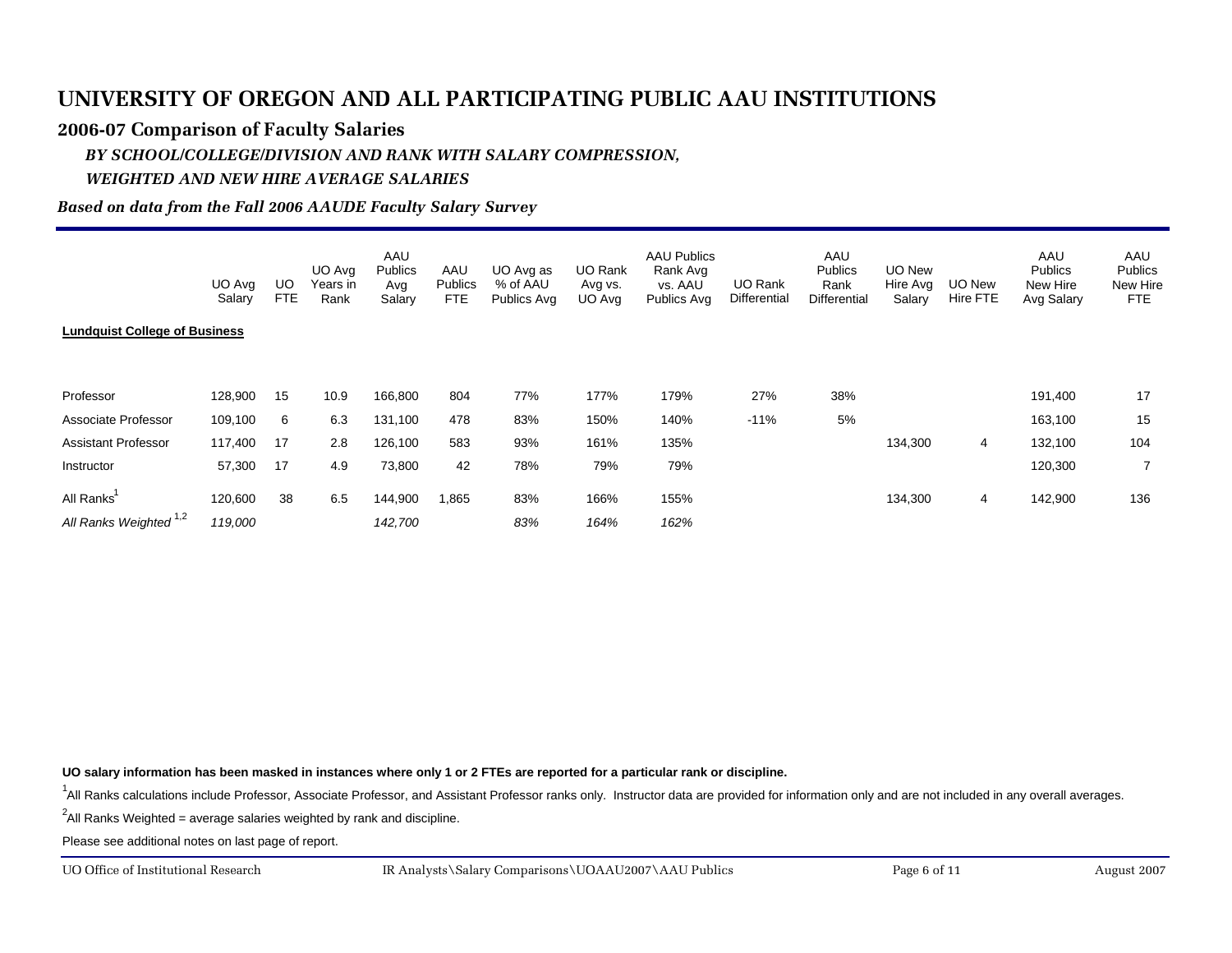#### **2006-07 Comparison of Faculty Salaries**

#### *BY SCHOOL/COLLEGE/DIVISION AND RANK WITH SALARY COMPRESSION, WEIGHTED AND NEW HIRE AVERAGE SALARIES*

#### *Based on data from the Fall 2006 AAUDE Faculty Salary Survey*

| FTE.                                                         |
|--------------------------------------------------------------|
|                                                              |
|                                                              |
| 3                                                            |
| 4                                                            |
| 12                                                           |
|                                                              |
| 19                                                           |
| Avg Salary<br>96,800<br>52,800<br>57,500<br>57,000<br>62,700 |

**UO salary information has been masked in instances where only 1 or 2 FTEs are reported for a particular rank or discipline.**

<sup>1</sup>All Ranks calculations include Professor, Associate Professor, and Assistant Professor ranks only. Instructor data are provided for information only and are not included in any overall averages.

 $^2$ All Ranks Weighted = average salaries weighted by rank and discipline.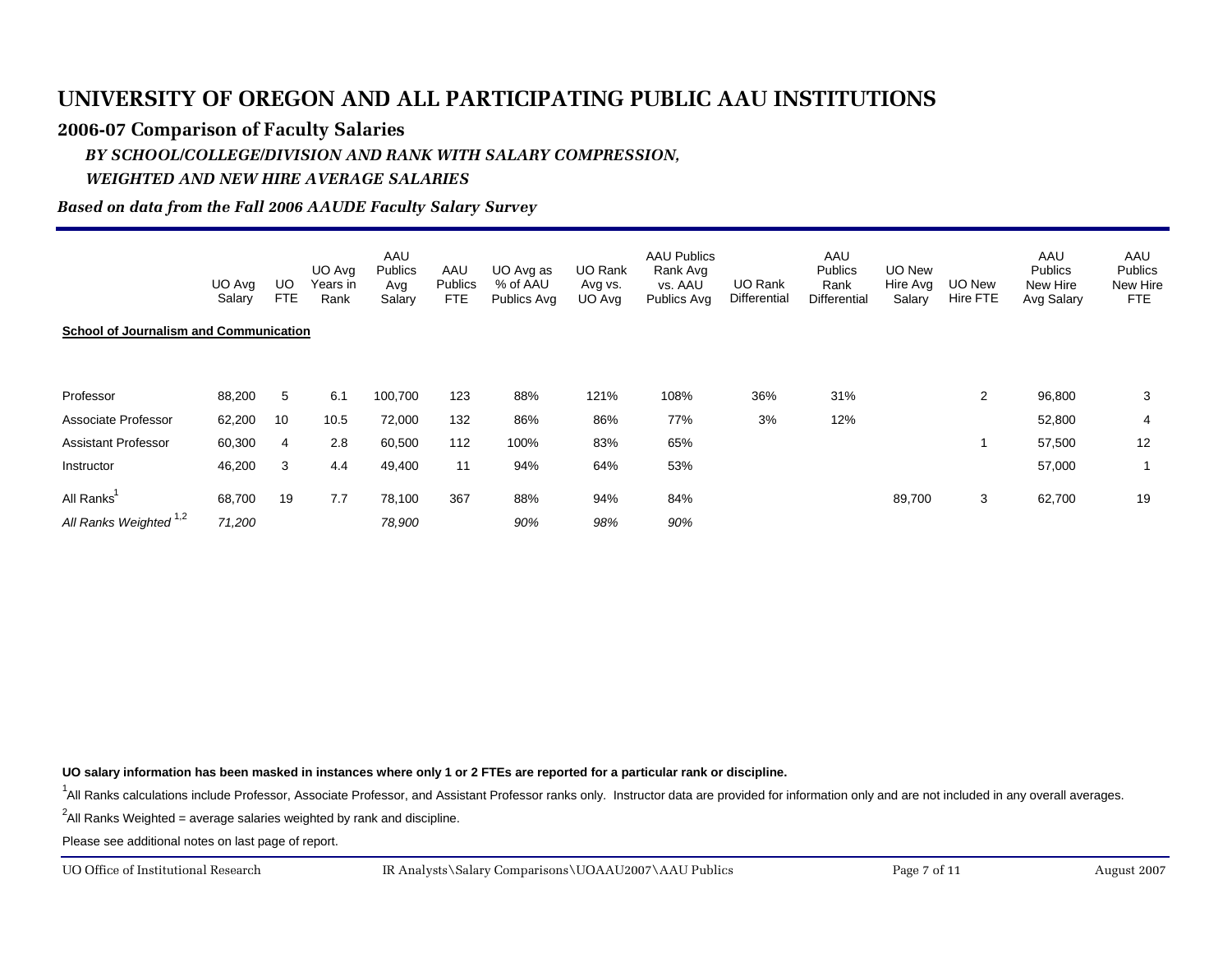#### **2006-07 Comparison of Faculty Salaries**

#### *BY SCHOOL/COLLEGE/DIVISION AND RANK WITH SALARY COMPRESSION, WEIGHTED AND NEW HIRE AVERAGE SALARIES*

#### *Based on data from the Fall 2006 AAUDE Faculty Salary Survey*

|                                                  | UO Avg<br>Salary   | UO.<br><b>FTE</b> | UO Avg<br>Years in<br>Rank | AAU<br>Publics<br>Avg<br>Salary | AAU<br>Publics<br><b>FTE</b> | UO Avg as<br>% of AAU<br>Publics Avg | UO Rank<br>Avg vs.<br>UO Avg | <b>AAU Publics</b><br>Rank Avg<br>vs. AAU<br>Publics Avg | UO Rank<br>Differential | AAU<br><b>Publics</b><br>Rank<br><b>Differential</b> | UO New<br>Hire Avg<br>Salary | UO New<br>Hire FTE | AAU<br>Publics<br>New Hire<br>Avg Salary | AAU<br>Publics<br>New Hire<br><b>FTE</b> |
|--------------------------------------------------|--------------------|-------------------|----------------------------|---------------------------------|------------------------------|--------------------------------------|------------------------------|----------------------------------------------------------|-------------------------|------------------------------------------------------|------------------------------|--------------------|------------------------------------------|------------------------------------------|
| <b>School of Law</b>                             |                    |                   |                            |                                 |                              |                                      |                              |                                                          |                         |                                                      |                              |                    |                                          |                                          |
| Professor                                        | 122,500            | 18                | 13.7                       | 161,800                         | 466                          | 76%                                  | 169%                         | 173%                                                     | 42%                     | 51%                                                  |                              |                    | 169,600                                  | $\overline{7}$                           |
| Associate Professor                              |                    | $\overline{2}$    | 1.2                        | 114,100                         | 104                          |                                      |                              | 122%                                                     |                         | 9%                                                   |                              |                    | 112,800                                  | 13                                       |
| <b>Assistant Professor</b>                       | 82,800             | 8                 | 3.5                        | 106,000                         | 54                           | 78%                                  | 114%                         | 113%                                                     |                         |                                                      |                              | 1                  | 96,100                                   | $\overline{7}$                           |
| Instructor                                       | 48,700             | 3                 | 4.2                        | 70,300                          | 19                           | 69%                                  | 67%                          | 75%                                                      |                         |                                                      |                              |                    | 59,300                                   | $\overline{2}$                           |
| All Ranks <sup>1</sup>                           | 109,000            | 28                | 9.8                        | 149,100                         | 624                          | 73%                                  | 150%                         | 160%                                                     |                         |                                                      |                              | $\mathbf 1$        | 123,200                                  | 27                                       |
| All Ranks Weighted <sup>1,2</sup>                | 100,300            |                   |                            | 129,100                         |                              | 78%                                  | 138%                         | 147%                                                     |                         |                                                      |                              |                    |                                          |                                          |
| <b>Associate &amp; Asssistant Combined</b>       |                    |                   |                            |                                 |                              |                                      |                              |                                                          |                         |                                                      |                              |                    |                                          |                                          |
| Professor                                        | 122,500            | 18                | 13.7                       | 161,800                         | 466                          | 76%                                  | 169%                         | 173%                                                     | 52%                     | 54%                                                  |                              |                    | 169,600                                  | $\overline{7}$                           |
| Assoc/Assist Combined                            | 84,600             | 10                | 3.0                        | 111,400                         | 158                          | 76%                                  | 116%                         | 119%                                                     |                         |                                                      |                              | 1                  | 107,000                                  | 20                                       |
| All Ranks <sup>1</sup><br>All Ranks Weighted 1,2 | 109,000<br>100,300 | 28                | 9.8                        | 149,100<br>129,100              | 624                          | 73%<br>78%                           | 150%<br>138%                 | 160%<br>147%                                             |                         |                                                      |                              | $\mathbf 1$        | 123,200                                  | 27                                       |
|                                                  |                    |                   |                            |                                 |                              |                                      |                              |                                                          |                         |                                                      |                              |                    |                                          |                                          |

*Note: Combined averages for associate and assistant professors are provided to allow comparison with institutions that use only two ranks for Law professors.*

**UO salary information has been masked in instances where only 1 or 2 FTEs are reported for a particular rank or discipline.**

<sup>1</sup>All Ranks calculations include Professor, Associate Professor, and Assistant Professor ranks only. Instructor data are provided for information only and are not included in any overall averages.

 $^2$ All Ranks Weighted = average salaries weighted by rank and discipline.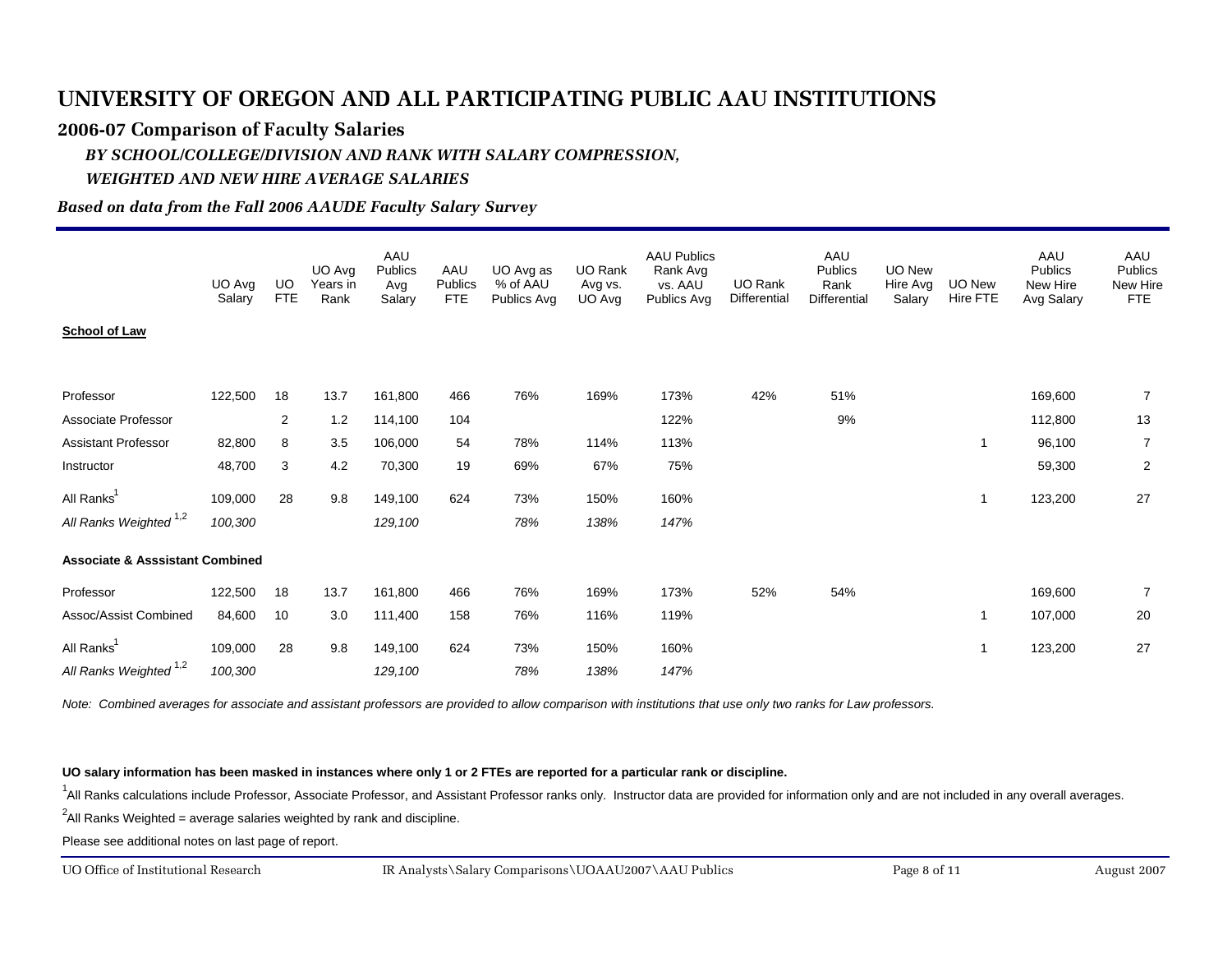#### **2006-07 Comparison of Faculty Salaries**

#### *BY SCHOOL/COLLEGE/DIVISION AND RANK WITH SALARY COMPRESSION, WEIGHTED AND NEW HIRE AVERAGE SALARIES*

#### *Based on data from the Fall 2006 AAUDE Faculty Salary Survey*

|                                                 | UO Avg<br>Salary | UO<br>FTE      | UO Avg<br>Years in<br>Rank | AAU<br><b>Publics</b><br>Avg<br>Salary | AAU<br><b>Publics</b><br>FTE | UO Avg as<br>% of AAU<br>Publics Avg | UO Rank<br>Avg vs.<br>UO Avg | <b>AAU Publics</b><br>Rank Avg<br>vs. AAU<br>Publics Avg | UO Rank<br>Differential | AAU<br>Publics<br>Rank<br>Differential | UO New<br>Hire Avg<br>Salary | UO New<br>Hire FTE | AAU<br><b>Publics</b><br>New Hire<br>Avg Salary | AAU<br>Publics<br>New Hire<br>FTE |
|-------------------------------------------------|------------------|----------------|----------------------------|----------------------------------------|------------------------------|--------------------------------------|------------------------------|----------------------------------------------------------|-------------------------|----------------------------------------|------------------------------|--------------------|-------------------------------------------------|-----------------------------------|
| <b>School of Music and Dance</b>                |                  |                |                            |                                        |                              |                                      |                              |                                                          |                         |                                        |                              |                    |                                                 |                                   |
|                                                 |                  |                |                            |                                        |                              |                                      |                              |                                                          |                         |                                        |                              |                    |                                                 |                                   |
| Professor                                       | 70,500           | 8              | 5.8                        | 90,600                                 | 518                          | 78%                                  | 97%                          | 97%                                                      | 27%                     | 26%                                    |                              |                    | 101,600                                         | 16                                |
| Associate Professor                             | 51,200           | 21             | 8.0                        | 66,100                                 | 402                          | 77%                                  | 70%                          | 71%                                                      | 9%                      | 13%                                    |                              |                    | 74,400                                          | 12                                |
| <b>Assistant Professor</b>                      | 44,500           | 15             | 1.7                        | 53,800                                 | 253                          | 83%                                  | 61%                          | 58%                                                      |                         |                                        | 44,100                       | 5                  | 54,500                                          | 40                                |
| Instructor                                      | 38,300           | $\overline{7}$ | 4.9                        | 43,500                                 | 24                           | 88%                                  | 53%                          | 47%                                                      |                         |                                        |                              |                    | 40,600                                          | 4                                 |
| All Ranks'<br>All Ranks Weighted <sup>1,2</sup> | 52,400           | 44             | 5.4                        | 74,300                                 | 1,173                        | 71%                                  | 72%                          | 80%                                                      |                         |                                        | 44,100                       | 5                  | 69,100                                          | 68                                |
|                                                 | 56,200           |                |                            | 71,300                                 |                              | 79%                                  | 77%                          | 81%                                                      |                         |                                        |                              |                    |                                                 |                                   |

**UO salary information has been masked in instances where only 1 or 2 FTEs are reported for a particular rank or discipline.**

<sup>1</sup>All Ranks calculations include Professor, Associate Professor, and Assistant Professor ranks only. Instructor data are provided for information only and are not included in any overall averages.

 $^2$ All Ranks Weighted = average salaries weighted by rank and discipline.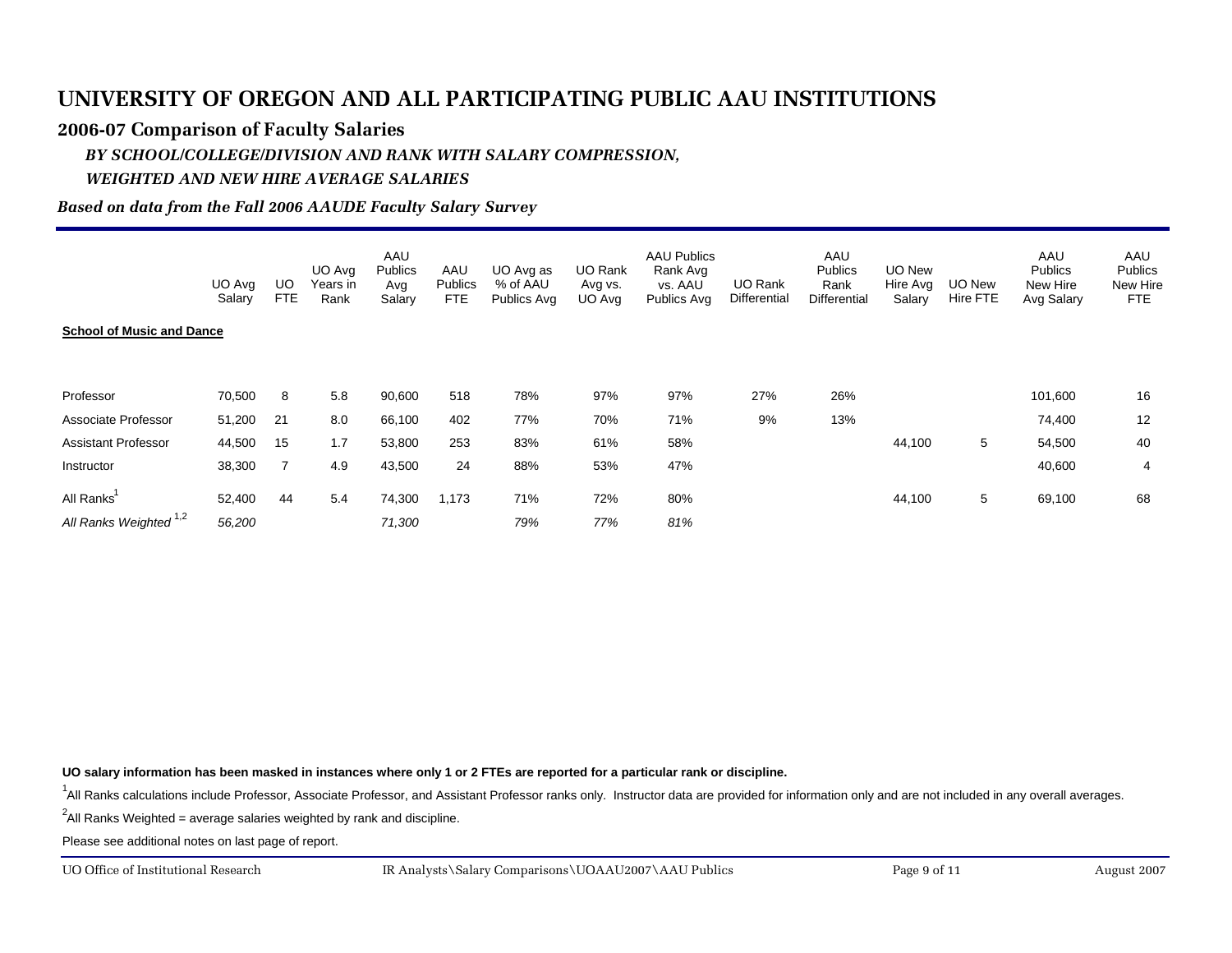#### **2006-07 Comparison of Faculty Salaries**

### *BY SCHOOL/COLLEGE/DIVISION AND RANK WITH SALARY COMPRESSION, WEIGHTED AND NEW HIRE AVERAGE SALARIES*

#### *Based on data from the Fall 2006 AAUDE Faculty Salary Survey*

|                            | UO Avg<br>Salary | UO<br>FTE | UO Avg<br>Years in<br>Rank | AAU<br><b>Publics</b><br>Avg<br>Salary | AAU<br>Publics<br><b>FTE</b> | UO Avg as<br>% of AAU<br>Publics Avg | <b>UO Rank</b><br>Avg vs.<br>UO Avg | <b>AAU Publics</b><br>Rank Avg<br>vs. AAU<br>Publics Avg | UO Rank<br>Differential | AAU<br><b>Publics</b><br>Rank<br><b>Differential</b> | UO New<br>Hire Avg<br>Salary | UO New<br>Hire FTE | AAU<br><b>Publics</b><br>New Hire<br>Avg Salary | AAU<br><b>Publics</b><br>New Hire<br>FTE. |
|----------------------------|------------------|-----------|----------------------------|----------------------------------------|------------------------------|--------------------------------------|-------------------------------------|----------------------------------------------------------|-------------------------|------------------------------------------------------|------------------------------|--------------------|-------------------------------------------------|-------------------------------------------|
| <b>University Totals</b>   |                  |           |                            |                                        |                              |                                      |                                     |                                                          |                         |                                                      |                              |                    |                                                 |                                           |
| Professor                  | 91,000           | 229       | 10.0                       | 115,600                                | 12,342                       | 79%                                  | 126%                                | 124%                                                     | 39%                     | 41%                                                  | 84,700                       | 3                  | 129,700                                         | 200                                       |
| Associate Professor        | 62,600           | 226       | 6.4                        | 77,100                                 | 7,147                        | 81%                                  | 86%                                 | 83%                                                      | 2%                      | 9%                                                   | 73,800                       | 7                  | 88,300                                          | 202                                       |
| <b>Assistant Professor</b> | 61,200           | 167       | 2.9                        | 68,400                                 | 6,302                        | 89%                                  | 84%                                 | 73%                                                      |                         |                                                      | 68,700                       | 25                 | 68,900                                          | 1,110                                     |
| Instructor                 | 42,200           | 89        | 6.0                        | 44,500                                 | 554                          | 95%                                  | 58%                                 | 48%                                                      |                         |                                                      |                              |                    | 48,300                                          | 72                                        |
| All Institution            | 72,700           | 622       | 6.8                        | 93,400                                 | 25,791                       | 78%                                  | 100%                                | 100%                                                     |                         |                                                      | 71,100                       | 35                 | 79,500                                          | 1,512                                     |
| All Institution Weighted   | 72,600           |           |                            | 88,000                                 |                              | 83%                                  | 100%                                | 100%                                                     |                         |                                                      |                              |                    |                                                 |                                           |

**UO salary information has been masked in instances where only 1 or 2 FTEs are reported for a particular rank or discipline.**

<sup>1</sup>All Ranks calculations include Professor, Associate Professor, and Assistant Professor ranks only. Instructor data are provided for information only and are not included in any overall averages.

 $^2$ All Ranks Weighted = average salaries weighted by rank and discipline.